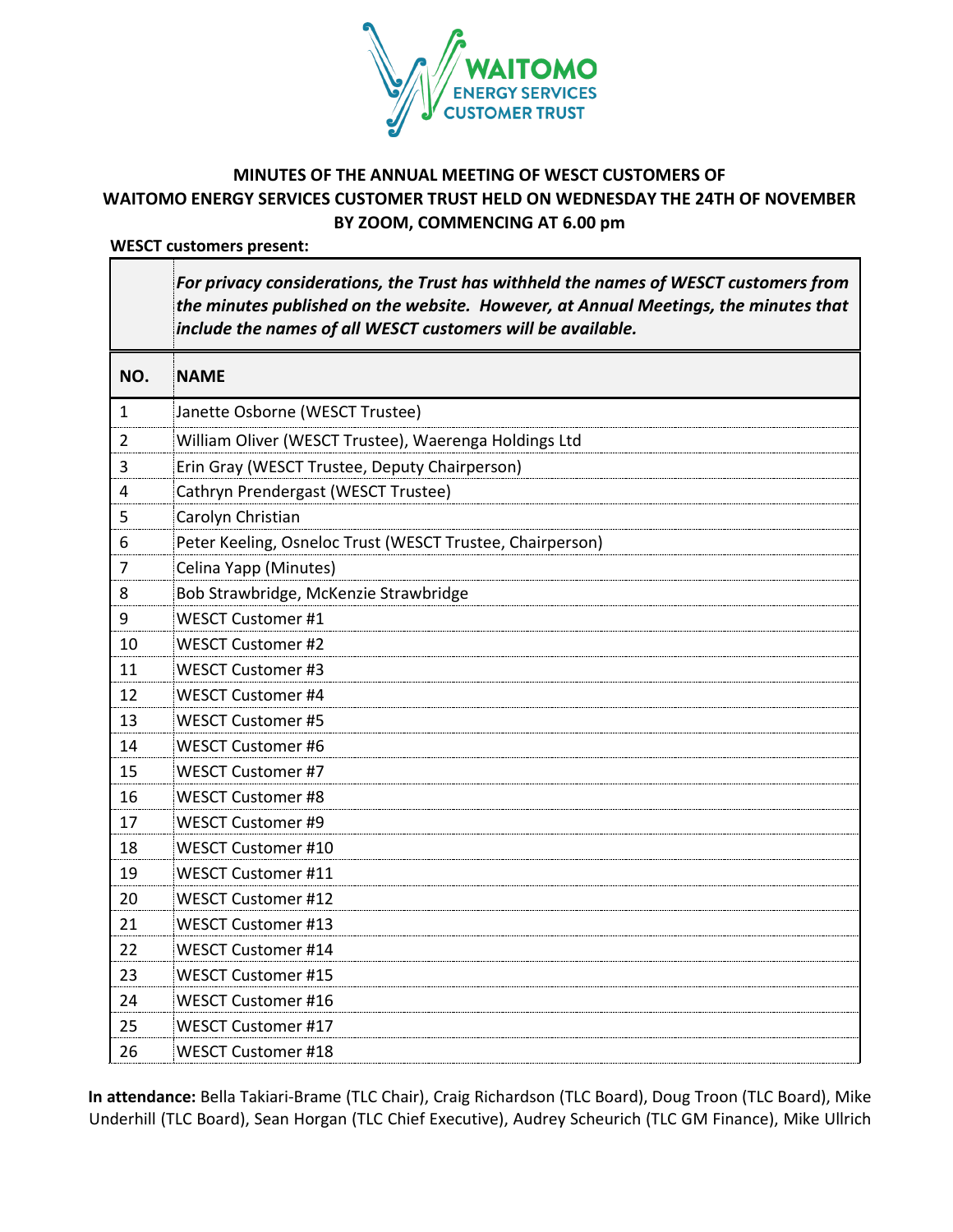(FCLM Chief Executive), Mike Fox (TLC GM Network), Jo Ireland (TLC GM Service and Communications), and Craig Hackett.

### **WELCOME:**

Peter Keeling, Chair, welcomed all attendees and thanked them for embracing the use of Zoom for the meeting.

Erin Gray opened the meeting with a karakia.

Peter Keeling showed an image of the trustees in attendance and introduced Cathy, Carolyn, Erin, himself, Janette and William.

#### **ZOOM PROTOCOLS**

Peter Keeling ran through the zoom protocols for the meeting and confirmed the Trust was recording the meeting to help with the minutes.

### **THE CHAIR CONFIRMED THE MEETING WAS QUORATE**

#### **INTRODUCTIONS**

Peter Keeling welcomed Bella Takiari-Brame as the new Chair of the TLC Board, Doug Troon, Mike Underhill and Craig Richardson (TLC Directors), and Sean Horgan, Audrey Scheurich, Mike Fox, and Jo Ireland and Mike Ullrich (TLC Senior Management team).

#### **APOLOGIES**:

**Resolved: The meeting accepted apologies from three WESCT customers and Andrew Johnson.**  *Janette Osborne/William Oliver - AIF*

## **MINUTES OF THE 2020 MEETING:**

Peter Keeling confirmed that the Trust uploaded the minutes of the last meeting to the website, and for privacy reasons, redacted the names of the WESCT customers. However, the minutes circulated to the attendees when they registered for this meeting included the names of the WESCT customers.

## **Resolved: To adopt the minutes of the 24th of September 2020 meeting as a true and correct record.** *Peter Keeling/ WESCT Customer #2 – AIF*

## **MATTERS ARISING FROM PREVIOUS MEETING:**

1.0. Debenture concept update. Peter Keeling said that the Trust is building up a value of imputation credits with the IRD, and that is because the Trust itself gets income in the form of dividends from TLC, which comes to the Trust tax paid, to help meet the operating costs of the Trust. If the Trust were to get income in the form of interest rather than dividends, the imputation credits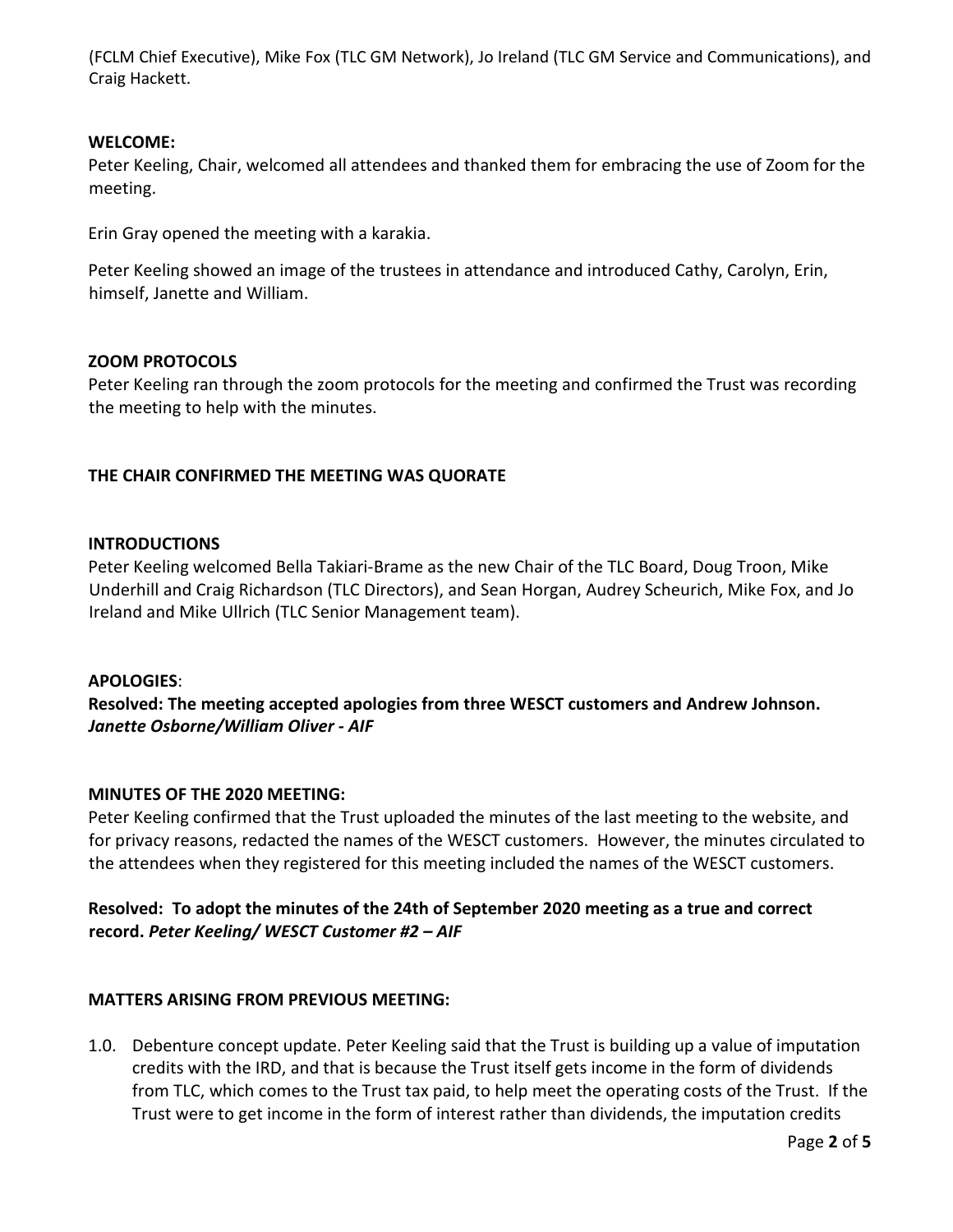would not build up. The Trust is working with KPMG for a solution to use the imputation credits, and the Trust becomes a little more tax efficient.

2.0. Location of 'Appointed' Trustee. Last year the meeting was held on the same day as the results of the A Trustee election. The A Trustees then needed to appoint an "Appointed Trustee". At the last meeting, there was some discussion around a possible preferred geographical home location within the WESCT area that the trustee hails from. The A Trustees selected Carolyn Christian from several candidates, and she happens to live in Ōtorohanga.

## **Resolved: That the matters arising are received by the meeting.** *Carolyn Christian/Erin Gray – AIF*

### **CHAIR REPORT:**

Peter Keeling spoke to the Chair report presented in the Waitomo Energy Services Customer Trust 2021 Annual Report.

### **Resolved: To receive the Chair Report.** *Peter Keeling/Carolyn Christian – AIF*

#### **OVERVIEW OF FINANCIAL ACCOUNTS**

Bob Strawbridge provided an overview of the financial statements to the meeting, which included the following points:

- 3.0. McKenzie Strawbridge prepared the 2021 financial accounts for the Trust, including the financial results for The Lines Company Ltd and its subsidiaries, which they consolidate into the Trust accounts. Baker Tilly Staples Rodway then audited the accounts.
- 4.0. Pages 45-47 of the consolidated accounts cover the financial information of the Trust itself, without consolidation.
- 5.0. Page 45, Income and Expenditure Statement. In this year, the Trust expenses exceeded income, and the Trust made a loss of \$59,080. However, after-tax adjustments, the Trust made a net profit of \$25,027.
- 6.0. Page 2, the Consolidated Income statement shows the combined position for the entire group. The statement includes both the Trust itself and the trading results of The Lines Company Ltd and its subsidiaries (Influx Energy Data Ltd & Speedy's Road Hydro Ltd). There is an overall profit for the year of \$7.4m.
- 7.0. Page 3, Consolidated Statement of Financial Position
	- 7.1. The total assets of the consolidated group increased by \$8.7M to \$306.2M.
	- 7.2. Overall, the bank borrowings decreased by \$1.5m to \$89m.
	- 7.3 Based on the fixed assets revalued under the valuation methodology, the equity of the consolidated group is \$148M, which is up by \$7M from the previous year.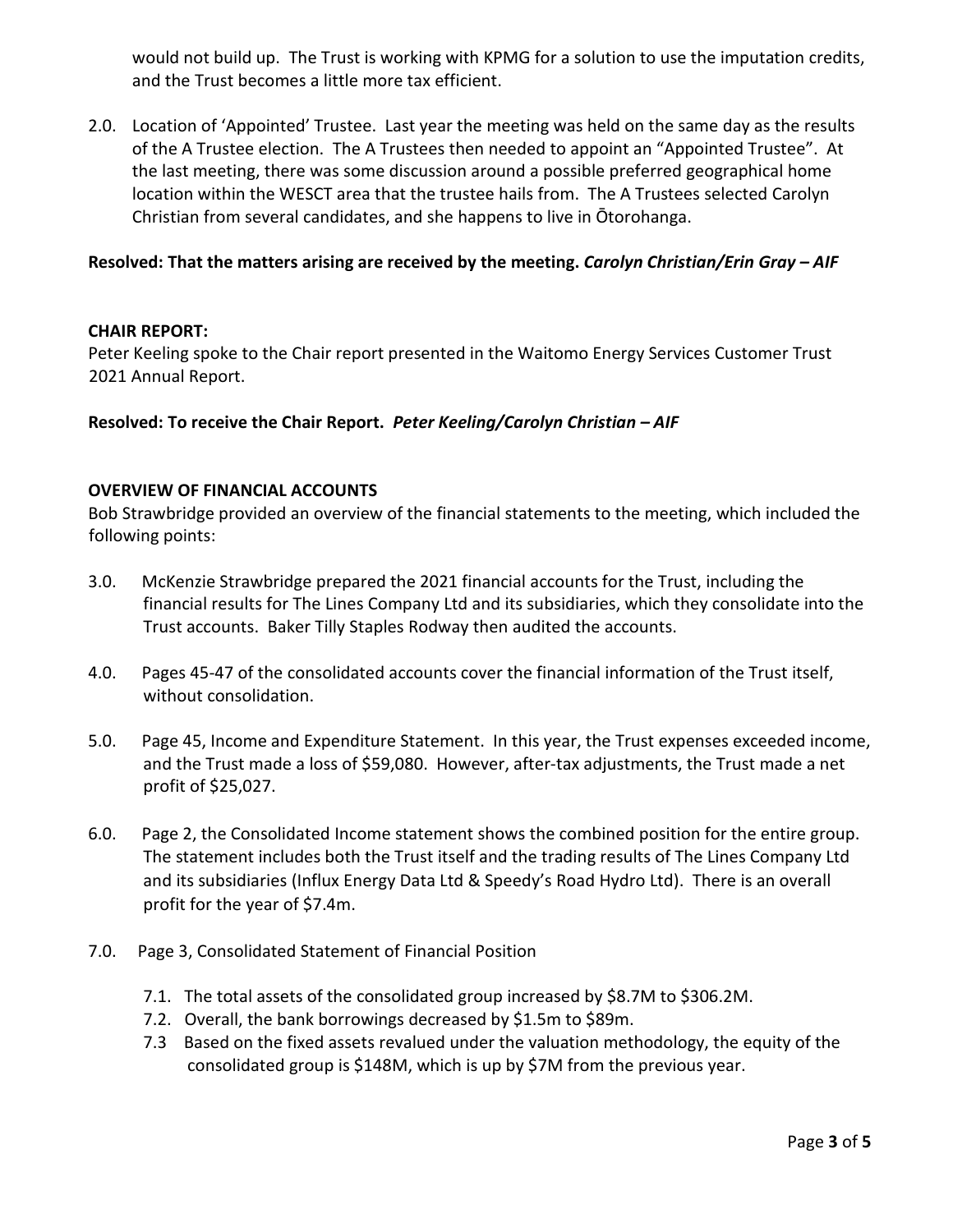## **Resolved: The meeting approves the YE2021 consolidated financial accounts:** *Erin Gray/Janette Osborne - AIF*

### **APPOINTMENT OF AUDITOR**

The trustees recommend Baker Tilly Staples Rodway audits the YE2022 accounts. The estimated fee is \$6,100 + GST and disbursements.

## **Resolved: That Baker Tilly Staples Rodway is appointed as auditor to hold office until the next annual meeting of WESCT customers.** *Celina Yapp/Carolyn Christian - AIF*

#### **GENERAL BUSINESS AND QUESTIONS**

- 8.0. Guidelines for access to information by beneficiaries:
	- 8.1. WESCT has an 8-page document that covers access to information guidelines, based on one prepared from the Energy Trusts of New Zealand;
	- 8.2. The document is on the website;
	- 8.3. The document is cumbersome and due for review;
	- 8.4. Content requires consultation with WESCT beneficiaries before the Trust can make changes;
	- 8.5. Consultation can take place at the annual meeting;
	- 8.6. Legal advice from Harmos Horton Lusk:
		- The legal standing of the guidelines is not clear;
		- **·** The Trust has no obligation to have information guidelines; and
		- The Trust Act 2019 covers disclosure of information protects beneficiaries.
	- 8.7. **The trustees recommend that the existing guidelines are no longer required but would like to consider any comments from the annual meeting.**
	- 8.8. There were no questions or comments from the meeting attendees.
- 9.0. Trust Deed
	- 9.1. The Trustees believed the Trust Deed would benefit from modernising:
		- To enable using available technology to complete Trust business.
		- To improve some issues of clarity.
		- Trustees have been working with Lamb Bain Laubscher to update the Deed.
	- 9.2. In the New Year, the Trust will likely carry out a public notification process regarding the proposed changes:
		- Publication of the proposed changes including reasons and the likely effect of the changes;
		- Available for at least one month; and
		- Provide reasonable time for comment.